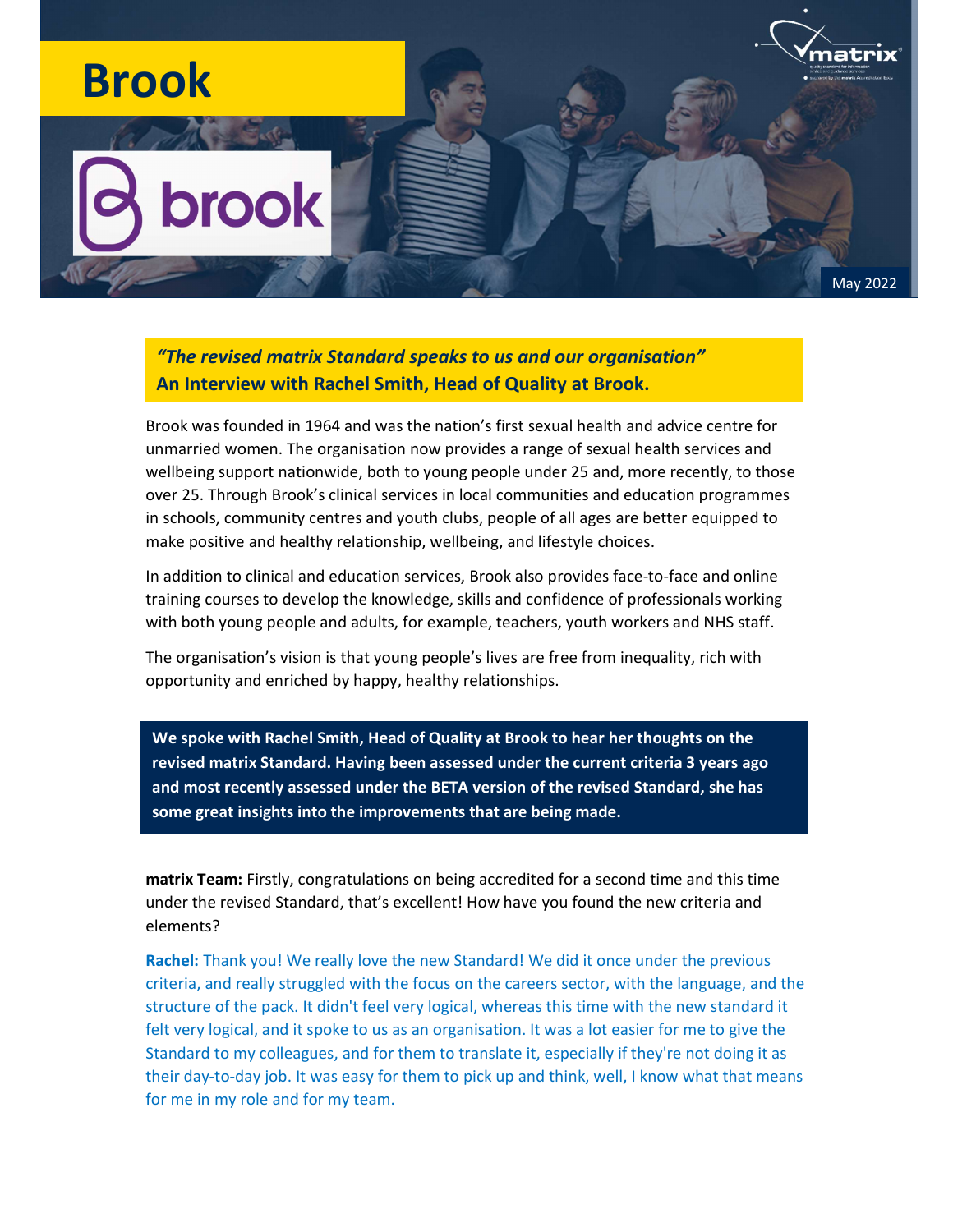matrix Team: That's great that you have already identified that the change to the language has benefitted you as that is one of the main aims of this review, is to ensure the matrix Standard is more user friendly. So, compared to the current version of the Standard, how do you think the new criteria in the revised Standard reflects the world around us today and in particular, how does it relate to you and your company?

Rachel: Whilst there are a few more criteria than in the current Standard, it is so much easier to pick specific areas and pass them straight on to different departments. For example with Leadership, the language in the new version is much more succinct so it was easier to give the leadership team ownership of that from the start. It's also easier for departments to get a grasp of the whole picture as well as their own section.

matrix Team: Reflecting on the first time you went through the accreditation process do you think there was more resistance from the board members and staff that time due to the language used, and how was it with them this time around?

Rachel: Our board members see the value in an external accreditation and they have always championed the **matrix** Standard and the improvements to Information, Advice, & Guidance (IAG). Our leadership team is really committed too, and we have all seen the matrix Standard in a new light since the revisions. We can interpret it quicker and we can see how what we are doing is mirrored and matched with the criteria and evidence needed.

## matrix Team: What new criteria stood out to you the most?

Rachel: The main thing was the language, especially for Service Users, Leadership and Management. The old criteria was jargon heavy and you had to really dissect it to understand what was required. The first time we were accredited, it was a real barrier and that did hold us back. Whereas with the new version it was so easy to read and more importantly it was easy to understand what was being asked of us.

matrix Team: It's amazing that you say that because that is one of the main aims of the revised Standard, to make the flow of it easier for our users so you know what is being asked of you and what evidence you need to provide. Also, within the revised Standard we have introduced the Digital and Wellbeing criteria. Firstly, how did you find being assessed on the Digital criteria?

Rachel: Well, it's hugely important isn't it? Both Digital and Wellbeing, especially after the last few years, everything has moved on and been brought to the forefront. Our own digital transformation plans were in place pre-pandemic but were accelerated as soon as we went into lockdown. This meant that we could really resonate with the digital criteria because we had just been through a massive transformation ourselves by moving the majority of our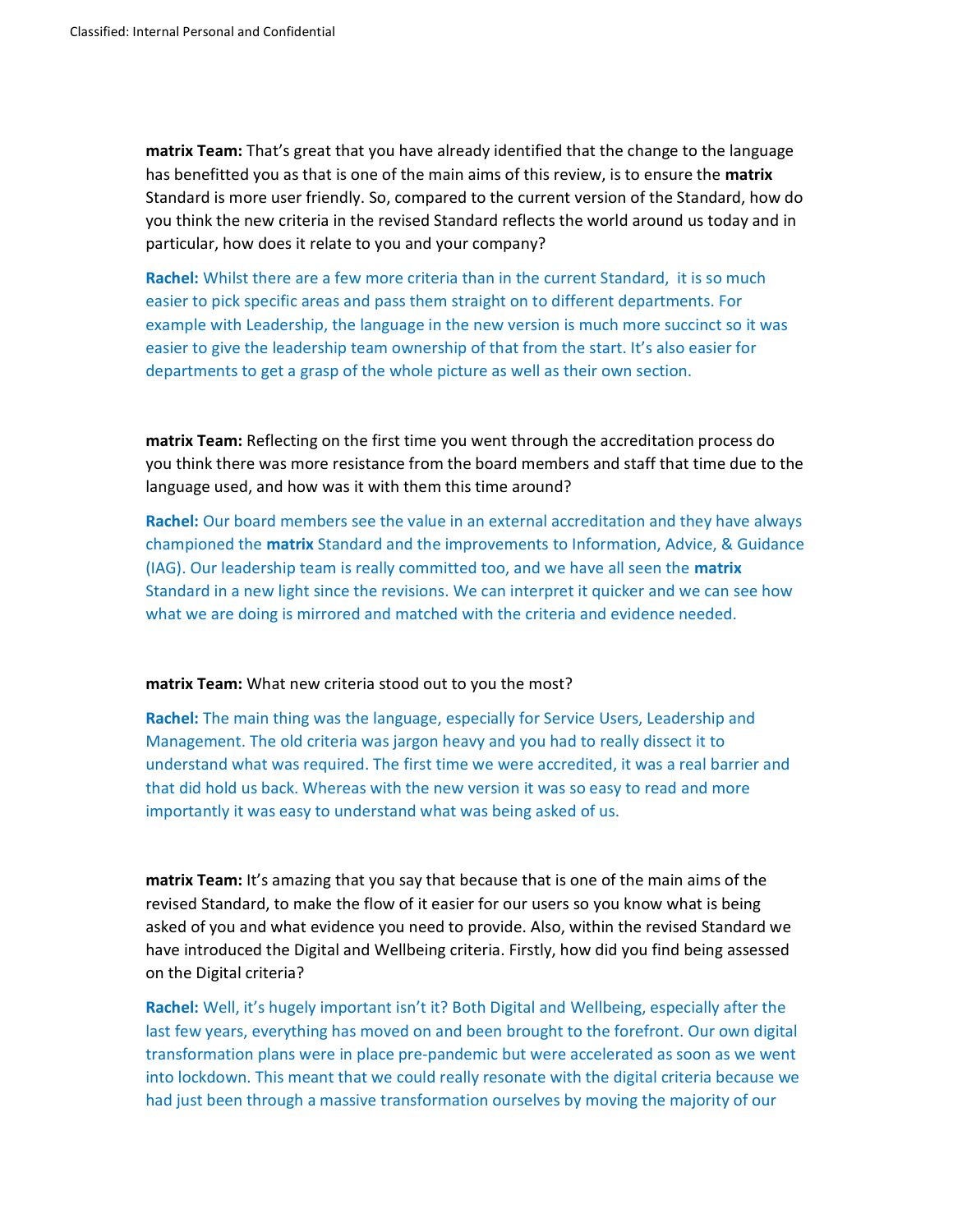services online. I felt that the criteria really spoke to us in terms of the digital transformation and validated what we had just done. Seeing it on the page within the Standard made me feel like we were doing the right things to improve our IAG.

matrix Team: Amazing! So, throughout the pandemic did you feel you would have more evidence for the digital criteria, or did the pandemic hinder you in any way?

Rachel: I would say a benefit of the pandemic for us was that it showed us how quickly we can transform as an organisation, we all rose to the challenge. We already had a strong focus on digital learning solutions with our online learning platform "Brook Learn". This is a resource aimed at professionals, with more than 12 courses to improve their confidence to deliver RSE to young people.

We quickly adapted to deliver our existing face-to-face sessions virtually and we also introduced telemedicine appointments for our clinical services which worked really well. Our clinical digital offer continues to grow from strength to strength and we have now launched three tools as part of our Digital Front Door project (DFD). The DFD makes it easier and faster for those able to self-care and frees up vital face to face appointments for those who need them most. We have changed our mindset on how digital learning and access can help us and our service users, and in turn, improve our IAG.

matrix Team: Sounds like you have made great changes in your digital delivery, which will benefit everyone that uses your service. Another new criteria being assessed is Wellbeing for both employees and service users. As Brook is a sexual and mental health service how important has it been to be externally assessed on Wellbeing?

Rachel: Well firstly, I think it is extremely important and should be included in any sort of external standard. As an organisation you have internal values which you feel you are upholding, but making yourself, your colleagues and the leadership team take a step back and really think about how and if you are displaying these values is hugely insightful. Our internal staff assessment reports came back with really positive feedback for both employees and what we do for our clients in terms of promoting wellbeing, whether that be in a clinical or educational setting. Being externally assessed and being given such great feedback just validates that you are achieving what you set out to achieve.

matrix Team: So, how do you think the revised matrix Standard will help your organisation to improve and move forward with your IAG delivery in the future?

Rachel: I think it's becoming a much more user-friendly tool, not just for the assessment period, it becomes something that you use on an ongoing basis. So, if for example, you are designing training it's something that we can pick up and use as part of that in terms of reflecting on where we are now and where we need to be and helping us to fill in any gaps. Because the revised Standard is now more user friendly it means we can use it more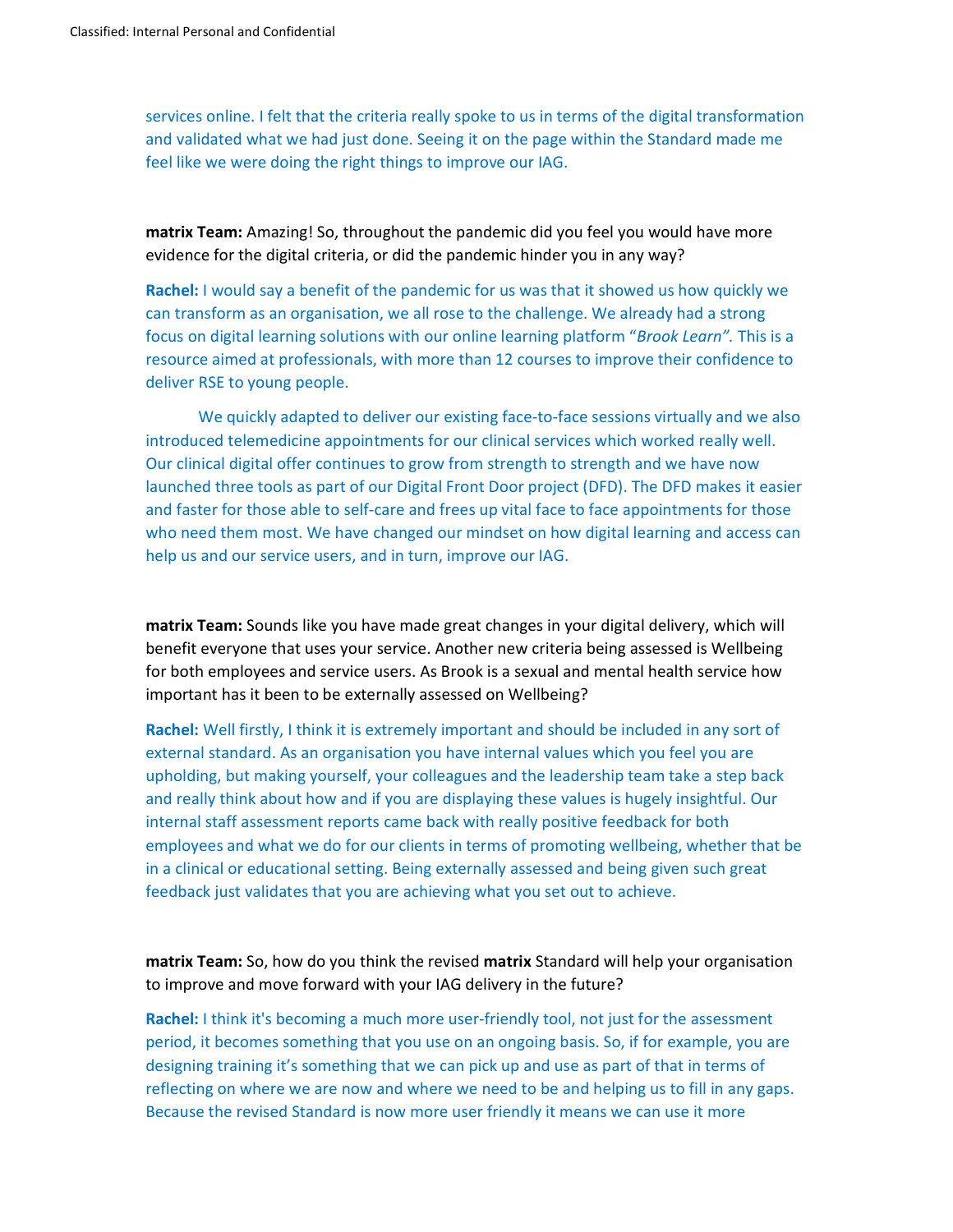regularly rather than just at assessment or at the continuous improvement checks, we can use it to support the development of new services to make sure we are doing the right thing.

It's definitely something that we would feature on our intranet and say that we are always working towards this quality standard, and before we wouldn't have necessarily referred to ourselves as providing IAG even though that is the core of what we do. After being assessed we now recognise that that is what we do and we use IAG language in our everyday work, it's almost second nature to us.

matrix Team: Having been assessed under the current standard and the revised Standard, if another organisation was to come to you asking if they should be assessed under the revised criteria what would you say? Would you recommend that they do it?

Rachel: I would say definitely do it because there are so many benefits to it and like with any external quality standard it does force you to stop, pause and reflect. The way that the revised Standard is written allows you to understand it in a much easier way than previously because you don't have to try and second guess what is being asked of you. It's very clear and it can be interpreted by a vast number of organisations now. When I researched quality standards a few years ago, it took me a long while to pick the **matrix** Standard, and I still wasn't sure I'd picked the right one when we'd committed to it. Whereas if I was going through this process now and looking through the revised matrix Standard, I'd pick that up and think, yes, this is the one for us. I think lots of organisations, particularly voluntary sector organisations, will do that also. I would really recommend that any voluntary sector organisation looks at the matrix Standard because it unlocked so much potential in us and I know it will help others to focus.

matrix Team: Brook has been part of the advisory group for the revised standard, firstly thank you for being part of it and voicing your thoughts on what should be different moving forward. Did you have an agenda going into the advisory group process, did you have a strong idea of what you thought needed to be revised?

Rachel: After going through the assessment the first time I honestly thought the matrix Standard was missing a trick, purely because of the language used. I had to work with a consultant the first time to help us navigate the language because it wasn't written for organisations outside of the careers sector. It was hard to understand how it was applied to us. So, yes, I had an agenda going into the process because I want other voluntary sector organisations to benefit from the matrix Standard just as we have, so my priority was to make sure the language was going to be changed to be made more accessible and user friendly. I'm extremely happy to say that the **matrix** Standard team has achieved just that.

The matrix Standard community is working hard on the revision of the Standard and it is due to be launched in 2022. If you would like to be an early adopter, then please contact our Head of Service Roger Chapman on roger.chapman@growthco.uk and express your interest.